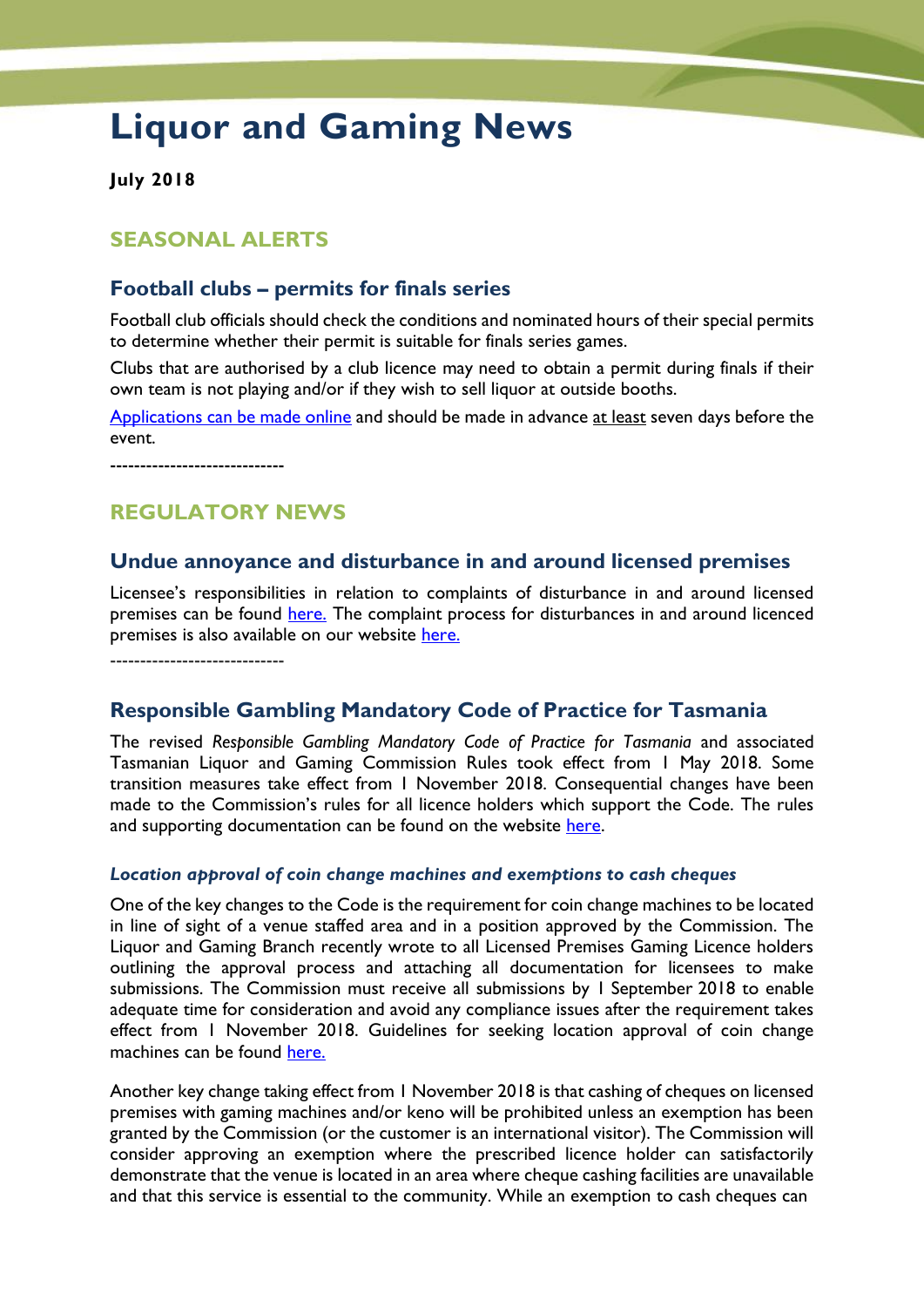be sought at any time, licencees are encouraged to submit requests well in advance of 1 November 2018 to allow sufficient time for consideration and avoid any compliance issues. Guidelines for seeking exemption to cash cheques can be found [here.](http://www.treasury.tas.gov.au/Documents/Guidelines%20for%20seeking%20exemption%20to%20cash%20cheques.PDF)

-----------------------------

## **Amalgamation of brochures**

Changes to the ODDS R gambling information materials and associated requirements commenced for gaming operators and venues on 1 May 2018. The Tasmanian Liquor and Gaming Commission has determined to amalgamate the ODDS R brochures, reducing the number from nine to four. Of these, the Complaints brochure (ORB09) and Gambling Regulation brochure (ORB01) are being retained and must be available in venues. The gambling activity brochures have been consolidated into brochure ORB04. This brochure provides a brief summary of gambling activities offered in Tasmania and refers players to the Liquor and Gaming website for further information. The two gamblers help brochures have been amalgamated into one brochure ORB02, and continue to provide gambling support advice and access to services information.

The Commission has also determined to reduce the number of signs required by gaming venues. The warnings for minors (ORS02 and ORS03) must remain in place. All non-legislated regulatory signage (ORS01, ORS04, ORS05, ORS06 and ORS07) is no longer required, however venues have the discretion to keep them displayed with the exception of EFTPOS withdrawal limits (ORS04) which is no longer correct and should not be displayed.

----------------------------

# **Responsible Conduct of Gambling**

- A Responsible Conduct of Gambling (RCG) course must be undertaken within three months of being licensed.
- Special Employees must undertake an RCG course at least every five years from the date of the most recent qualification.
- Special Employees must forward a copy of their RCG certificate to the Tasmanian Liquor and Gaming Commission.

It is a condition of every Special Employees Licence that the licence holder must undertake an RCG course approved by the Commission within three months of being licensed. It is also a condition of a Special Employee's Licence that the licence holder undertake an approved RCG course at least every five years from the date of the most recent qualification.

Licence holders must provide a copy of their RCG certificate to the Commission to comply with the conditions of their licence. In most instances where a licence holder receives a notice from the Commission requesting them to complete RCG, it is because a copy of the certificate has not been provided. Failure to complete RCG may result in the suspension or cancellation of the Special Employees Licence.

TasTAFE and Express Online Training are currently the only Registered Training Organisations (RTOs) approved by the Commission to provide RCG training and can be contacted as follows: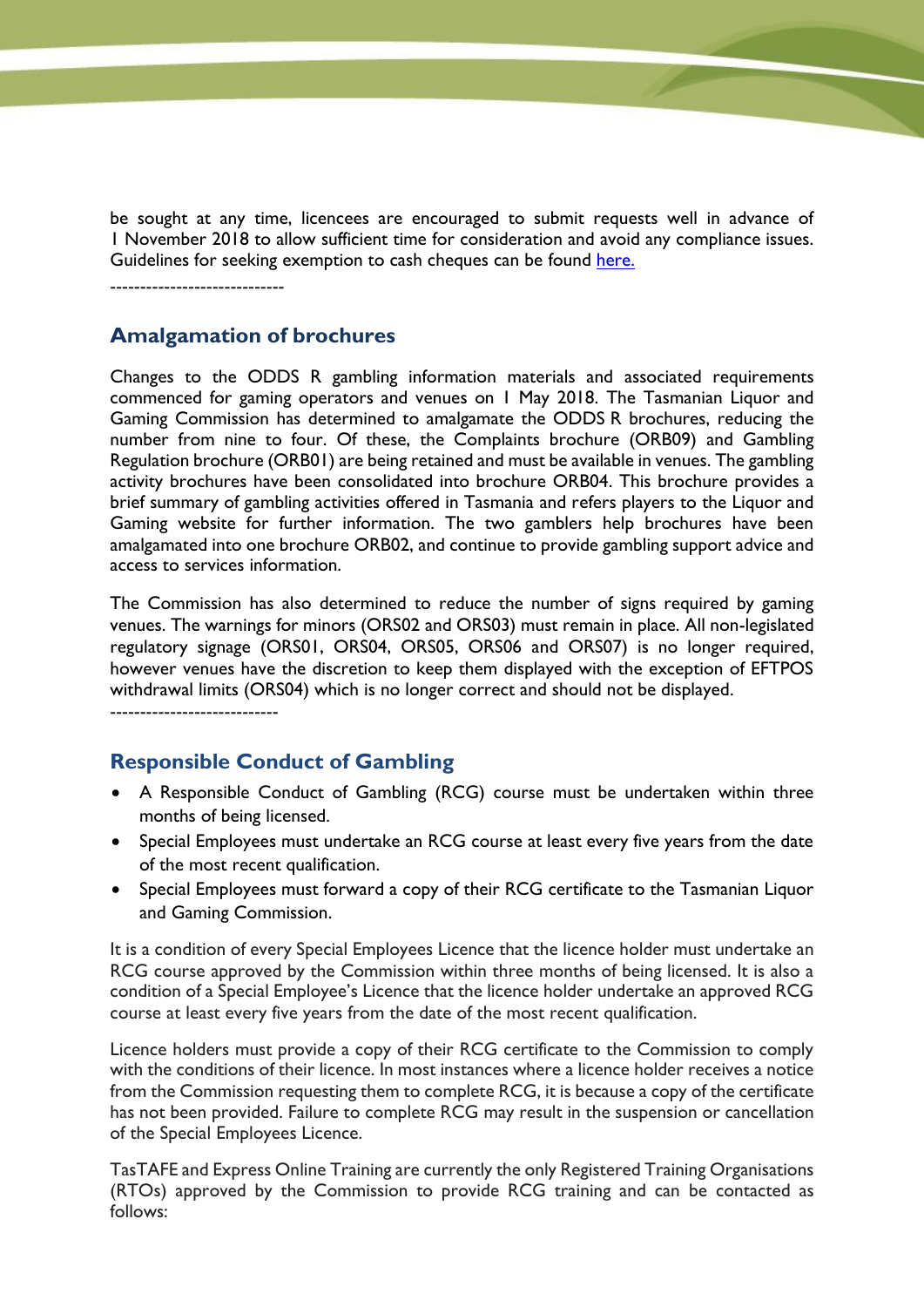| <b>Registered Training</b><br><b>Organisation Name</b> | <b>Delivery Method</b> | Contact                                      | Website                |
|--------------------------------------------------------|------------------------|----------------------------------------------|------------------------|
| <b>Express Online</b><br>Training                      | Online                 | 1300 720 104                                 | www.eot.edu.au         |
| TasTAFE:<br>Statewide                                  | Classroom<br>Online    | 1300 362 175<br>rcgonline@tastafe.tas.edu.au | www.tastafe.tas.edu.au |

**Please note: RTOs do not forward certificates to the Commission.**

**----------------------------**

# **RSA register – up to date and available?**

A licensee must not allow a person to serve liquor on licensed premises unless the person:

- has successfully completed an RSA course; or
- is enrolled to undertake a course within three months of commencing work.

The RSA Register and a copy of each employee's RSA statement of attainment or certificate is to be kept on the licensed premises and available for inspection on demand by an authorised officer, ie police or a Liquor and Gaming compliance inspector.

The Register and certificates must be kept together.

**-----------------------------**

# **INDUSTRY DATA**

- [Licence applications with the Commissioner for Licensing](http://www.treasury.tas.gov.au/liquor-and-gaming/about-us/commissioner-for-licensing/applications-with-commissioner)
- [Commissioner for Licensing Decisions](http://www.treasury.tas.gov.au/liquor-and-gaming/about-us/commissioner-for-licensing/liquor-licence-decisions)
- [Data relating to gaming and wagering](http://www.treasury.tas.gov.au/liquor-and-gaming/legislation-and-data/gambling-industry-data)